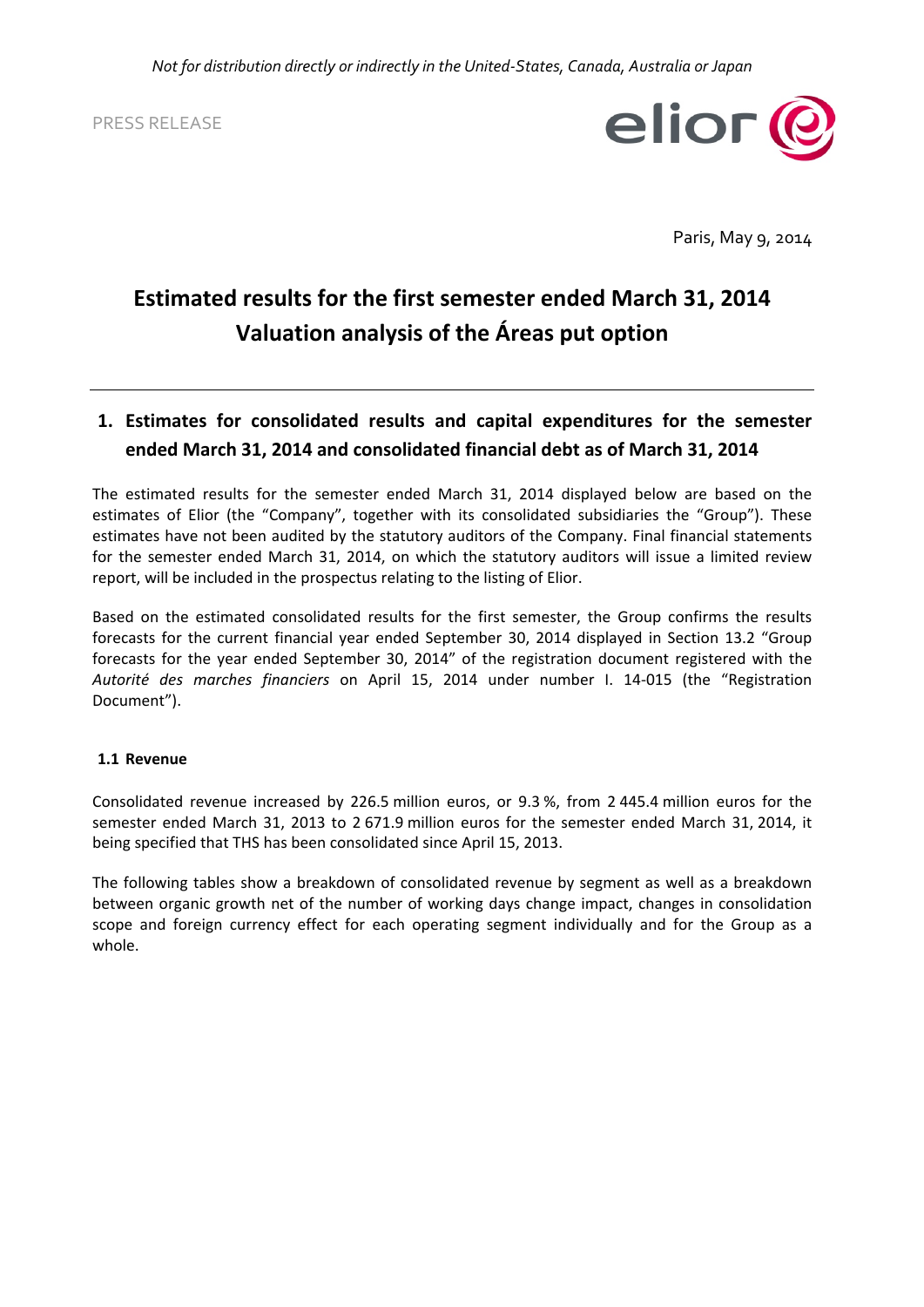|                           | <b>Semester ended March 31</b>        |                |         |        |  |
|---------------------------|---------------------------------------|----------------|---------|--------|--|
|                           | 2013                                  |                | 2014    |        |  |
|                           | in $\epsilon$ millions and % of total |                |         |        |  |
| <b>Revenue by segment</b> |                                       |                |         |        |  |
|                           |                                       | 1 772,0 72,5 % | 1 990.3 | 74,5 % |  |
|                           | 673,3                                 | 27,5 %         | 681,5   | 25,5 % |  |
|                           | 2445,4                                | <b>100 %</b>   | 2 671,9 | 100 %  |  |

|                                               | <b>Contract Catering &amp;</b><br><b>Support Services</b> |           | <b>Concession Catering &amp;</b><br><b>Travel Retail</b> |             | Group                  |             |
|-----------------------------------------------|-----------------------------------------------------------|-----------|----------------------------------------------------------|-------------|------------------------|-------------|
|                                               | In $\epsilon$<br>millions                                 | % growth  | In $\epsilon$ millions                                   | %<br>growth | In $\epsilon$ millions | %<br>growth |
| Revenue for the semester ended March 31, 2013 | 1772,0                                                    |           | 673,3                                                    |             | 2 4 4 5 . 4            |             |
|                                               | 57.0                                                      | 3.2%      | 27,0                                                     | 4.0%        | 83,9                   | 3.4%        |
|                                               | 163,3                                                     | 9,2%      | (10,7)                                                   | $(1,6)$ %   | 152.6                  | 6,2%        |
|                                               | (2,0)                                                     | $(0,1)$ % | (8,1)                                                    | $(1,2)$ %   | (10,1)                 | $(0,4)$ %   |
| Revenue for the semester ended March 31, 2014 | 1990,3                                                    | 12,3 %    | 681,5                                                    | 1,2%        | 2671,9                 | 9,3%        |

The overall year‐on‐year increase in consolidated revenue was mainly due to a 3.7% organic growth over the period (3.4% taking into account the negative impact of the variation of the number of working days in the contract catering activities in France), in progression compared to the 2.3% organic growth for the first quarter ended December 31, 2013.

The overall revenue increase was also due to acquisitions which generated a 6.2% net growth, mainly attributable to the impact of the acquisition of THS in the United States (Contract Catering), consolidated since April 15, 2013. This positive impact was partially offset by the disposal of Hold & Co UK and Honoré James (an event caterer in the City Sites & Leisure Sector of the Concession Catering & Travel Retail Segment in France), which have been deconsolidated since February and June 2013, respectively, and the disposal, effective since December 1, 2013, of the concession activities in Argentina and Morocco, which were operated by Áreas.

Over the period, foreign currency effect had a 0.4% negative impact, mainly attributable to the evolution of the U.S. dollar, the Mexican peso and the pound sterling exchange rates against euro.

Revenue from the Contract Catering & Support Services Segment increased by 218.3 million euros, or 12.3%, from 1 772.0 million euros for the semester ended March 31, 2013 to 1 990.3 million euros for semester ended March 31, 2014.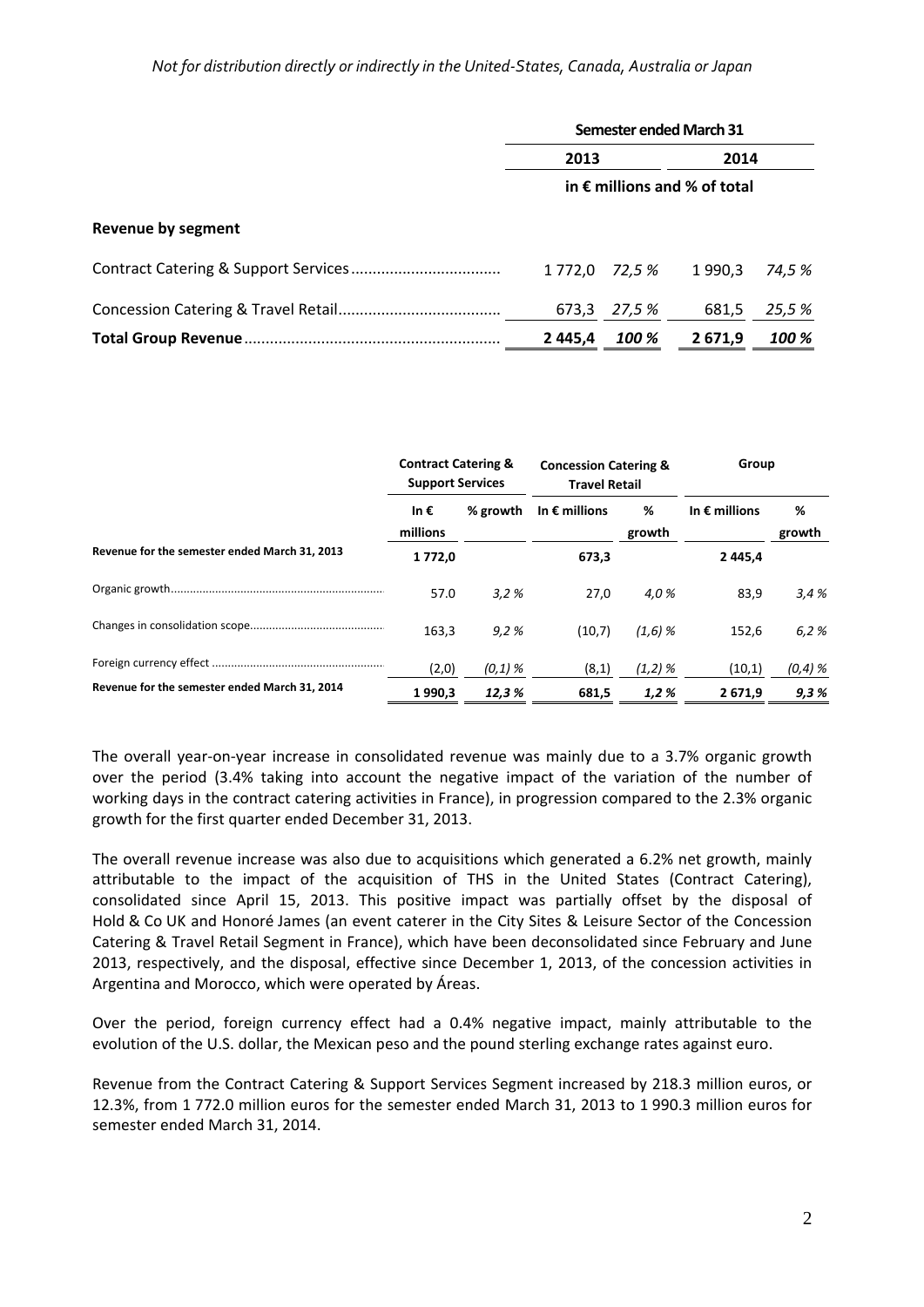The organic growth over the period was 3.6%, or 3.2% net of the 0.4% negative impact of the number of working days which resulted in a 7.0 million euros decrease in the Contract Catering & Support Services revenue (in the Business & Industry and Education Sectors in France).

The revenue increase of the Contract Catering & Support Services Segment was also due to the acquisition of THS (United States) in April 2013 (which mainly operates in the Education and Healthcare Sectors of the Contract Catering & Support Services Segment). This company achieved revenue of 165.3 million euros for the semester ended March 31, 2014. This positive impact was partially offset by the 2.0 million euros negative impact of the disposal of Hold & Co UK in February 2013. Net growth resulting from acquisitions represented a 9.2% revenue increase for the Contract Catering & Support Services Segment over the period. The foreign currency effect had a slightly negative impact of 0.1%.

Revenue from the Concession Catering & Travel Retail Segment increased by 8.2 million euros, or 1.2%, from 673.3 million euros for the semester ended March 31, 2013 to 681.5 million euros for the semester ended March 31, 2014.

The revenue growth of the Concession Catering & Travel Retail Segment is mainly due to a 4.0% organic growth, but experienced (i) a 1.6% decrease resulting from the changes in the consolidation scope linked with the disposal of Honoré James (an event caterer in the City Sites & Leisure Sector of the Concession Catering & Travel Retail Segment in France) in June 2013 and the disposal of the concession activities in Argentina and Morocco in December 2013, and (ii) a 1.2% negative impact of the foreign currency effect, in particular the U.S. dollar, as well as the Chilean and Mexican pesos.

### **1.2 EBITDA**

The following table sets out EBITDA and EBITDA margin by segment for the semesters indicated below.

|                                                                               |                                         | Semester ended<br>March 31                                                   |      |  |  |
|-------------------------------------------------------------------------------|-----------------------------------------|------------------------------------------------------------------------------|------|--|--|
|                                                                               | 2013                                    |                                                                              | 2014 |  |  |
|                                                                               | in $\epsilon$ millions and % of revenue |                                                                              |      |  |  |
| <b>Contract Catering &amp; Support Services</b>                               |                                         | 167,8 9,5 % 176,3 8,9 %                                                      |      |  |  |
| <b>Concession Catering &amp; Travel Retail</b>                                |                                         | 27,7 4,1% 28,4 4,2%                                                          |      |  |  |
| Headquarters, holding companies and purchasing entities<br><b>Total Group</b> |                                         | $(2,4)$ $\qquad \qquad =$ $(4,2)$ $\qquad \qquad =$<br>193,1 7,9% 200,5 7,5% |      |  |  |

Consolidated EBITDA increased by 7.4 million euros, or 3.8%, from 193.1 million euros for the semester ended March 31, 2013 to 200.5 million euros for the semester ended March 31, 2014. Consolidated EBITDA margin slightly decreased from 7.9% to 7.5%.

EBITDA of the Contract Catering & Support Services increased by 8.5 million euros, or 5.1 %, from 167.8 million euros for the semester ended March 31, 2013 to 176.3 million euros for the semester ended March 31, 2014. This increase was due to the positive effect of the acquisition of THS during the financial year ended September 30, 2013, partially offset by the decrease of the margins achieved in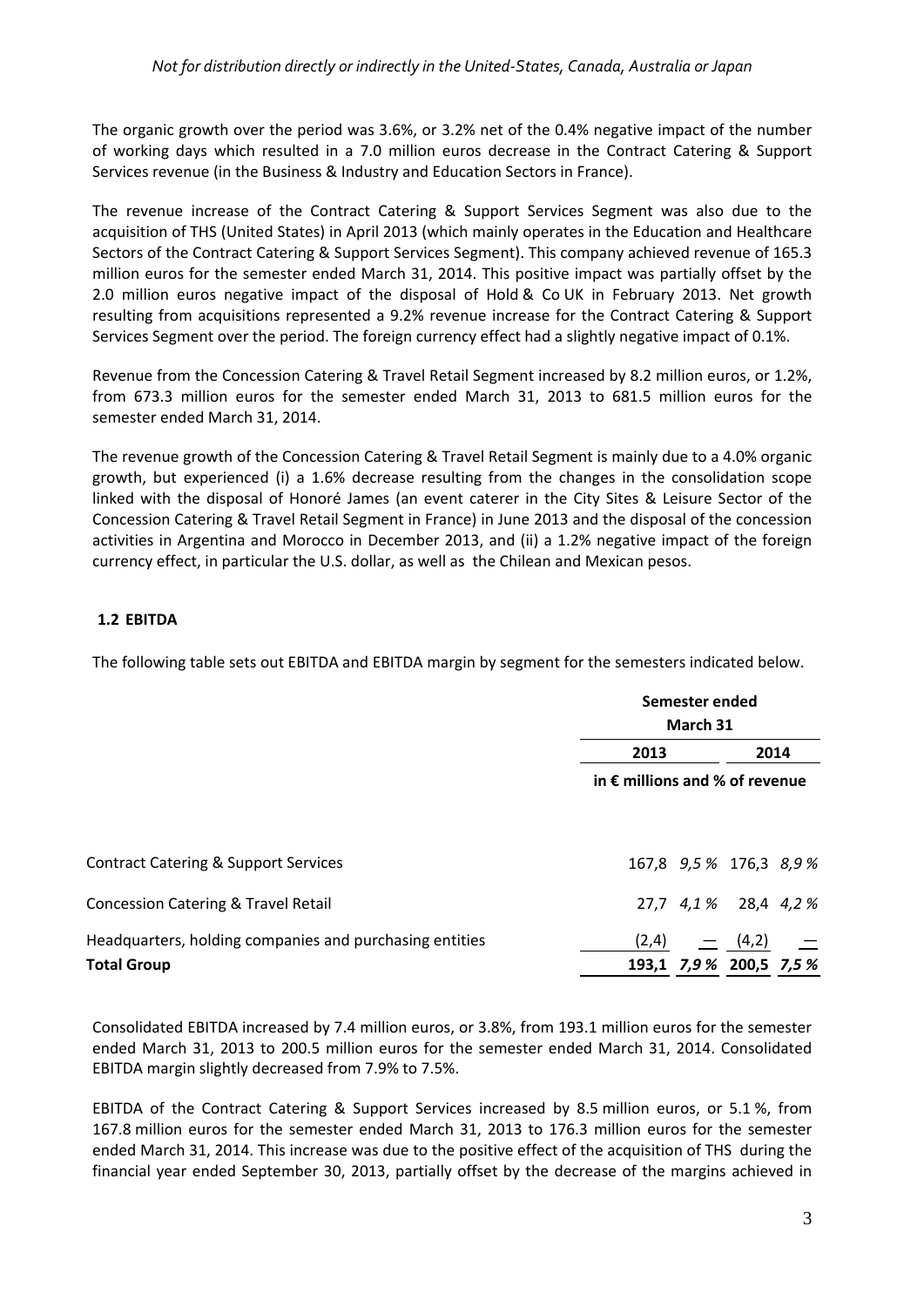### *Not for distribution directly or indirectly in the United‐States, Canada, Australia or Japan*

the Group activities in France, mainly in the Education Sector, due to the reduction of the number of the working days which is reflected by an estimated negative impact on EBITDA of 2.2 million euros, due to starting costs of new contracts, and more marginally due to commercial initiatives to pursue the development of this activity. Foreign subsidiaries achieved satisfactory performances, in particular Elior Ristorazione in Italy with an EBITDA increase due to activity growth, and a stable EBITDA margin for Sérunion in Spain.

EBITDA margin of this segment was 8.9%, compared to 9.5% for the semester ended March 31, 2013.

EBITDA of the Concession Catering & Travel Retail Segment increased by 0.7 million euros, or 2.5%, from 27.7 million euros for the semester ended March 31, 2013 to 28.4 million euros for the semester ended March 31, 2014. This increase was mainly attributable to (i) good performance of Áreas resulting from an increase of the volume of activities in the United States, as well as in the Spanish and Portuguese airports, (ii) profitability improvement in the leisure activities in France resulting from the effect of new contractual terms and productivity gains, partially offset by lower margins in the other activities in France, in particular in the Motorways Sector.

EBITDA margin of this segment went from 4.1% to 4.2%.

### **1.3 Capital Expenditure**

Total consolidated cash used for capital expenditure (net of proceeds from sales) remained stable and amounted to 95.6 million euros for the semester ended March, 31 2014, compared to 95.2 million euros for the semester ended March 31, 2013.

In the Contract Catering & Support Services Segment, capital expenditure amounted to 35.5 million euros for the semester ended March 31, 2013 and 37.0 million euros for the semester ended March 31, 2014, representing 2.0% and 1.9%, respectively, of the revenue generated by this segment. These figures confirm the stability of the pace of investments.

In the Concession Catering & Travel Retail Segment, capital expenditure amounted to 58.3 million euros for the semester ended March 31, 2013 and 55.9 million euros for the semester ended March 31, 2014, representing 8.6% and 8.2% of the revenue generated by the Concession Catering & Travel Retail Segment. The high level of capital expenditure over this period was mainly due to the acquisition of intangible assets in the City Sites & Leisure Sector in October 2013 and the ongoing investments in the two motorways concessions in the United States, the Florida and Maryland Turnpikes.

In the Headquarters, Holding Companies and Purchasing Entities Segment, capital expenditure amounted to 2.7 million euros for the semester ended March 31, 2014, compared to 1.6 million euros for the semester ended March 31, 2013, and mainly included investments in computer software and hardware.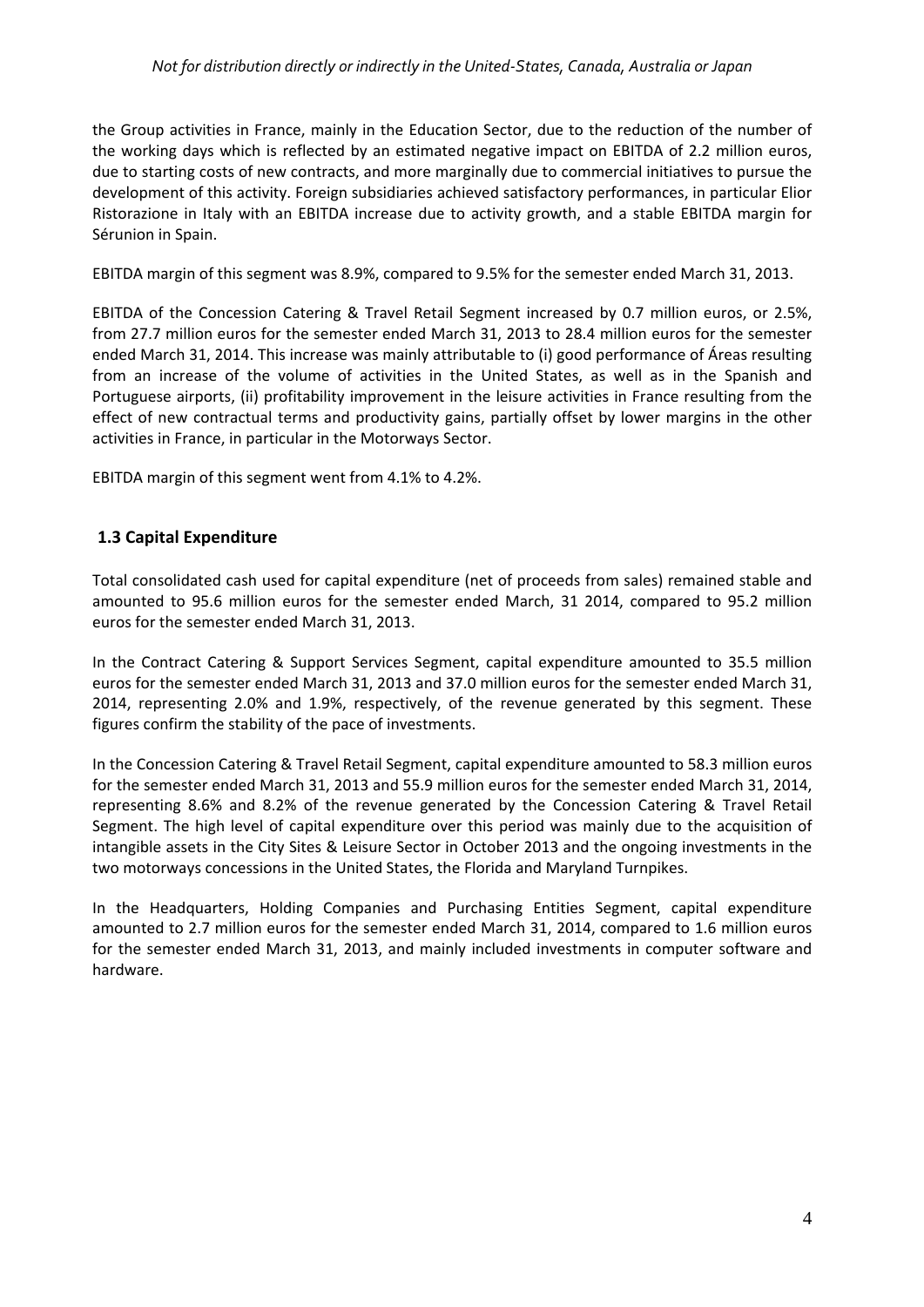### **1.4 Financial liabilities**

The estimated gross financial liabilities as of March 31, 2014 amounted to 2 53.7 million euros compared to 2 400 million euros as of September 30, 2013. The table below sets out the Group gross debt at each of the dates indicated (in million euros):

|                                                                   | Semester ended<br>March 31 |                              |  |
|-------------------------------------------------------------------|----------------------------|------------------------------|--|
|                                                                   | March 31, 2014             | <b>September</b><br>30, 2013 |  |
|                                                                   | 405.1                      | 405,1                        |  |
|                                                                   | 1 166,2                    | 1 1 66,2                     |  |
|                                                                   | 350,0                      | 350,0                        |  |
| <b>Financial liabilities under the Senior Facility Agreement </b> | 1921,3                     | 1921,3                       |  |
|                                                                   | 16.9                       | 16.2                         |  |
|                                                                   | 110.8                      | 112,8                        |  |
|                                                                   | 46.8                       | 35.4                         |  |
|                                                                   | 299.7                      | 180.3                        |  |
|                                                                   | 144,2                      | 134,0                        |  |
|                                                                   | 2 539.7                    | 2 400,0                      |  |
|                                                                   | (261,1)                    | (210, 0)                     |  |
|                                                                   | (5,2)                      | 8,5)                         |  |
|                                                                   | 2 2 7 3 4                  | 2 181,4                      |  |

(1) According to the definition of the Senior Facility Agreement as described in Section 10.2.3 "Senior Facility Agreement" of the Registration Document.

The estimated net financial debt of the Group as of March 31, 2014 amounted to 2 273.4 million euros, compared to 2 181.4 million euros as of September 30, 2013, an increase of 92 million euros between the two dates. The increase of the estimated net financial debt at the end of the period was primarily due to the seasonal variation of the working capital which generally peaks on March 31 of every financial year. The level of working capital as of the end of the semester ended March 31, 2014 reflects however a significant improvement compared to the end of the first semester of the previous financial year, which is mainly attributable to the improvement of days sales outstanding (DSO) and to a tighter management of working capital, in particular in contract catering in Spain, Italy, and in the support services activities in France.

Based on these figures, the leverage ratio as defined in the Senior Facility Agreement was approximately at 5.26 times consolidated EBITDA for the last twelve months and pro forma of the acquisition of THS in April 2013.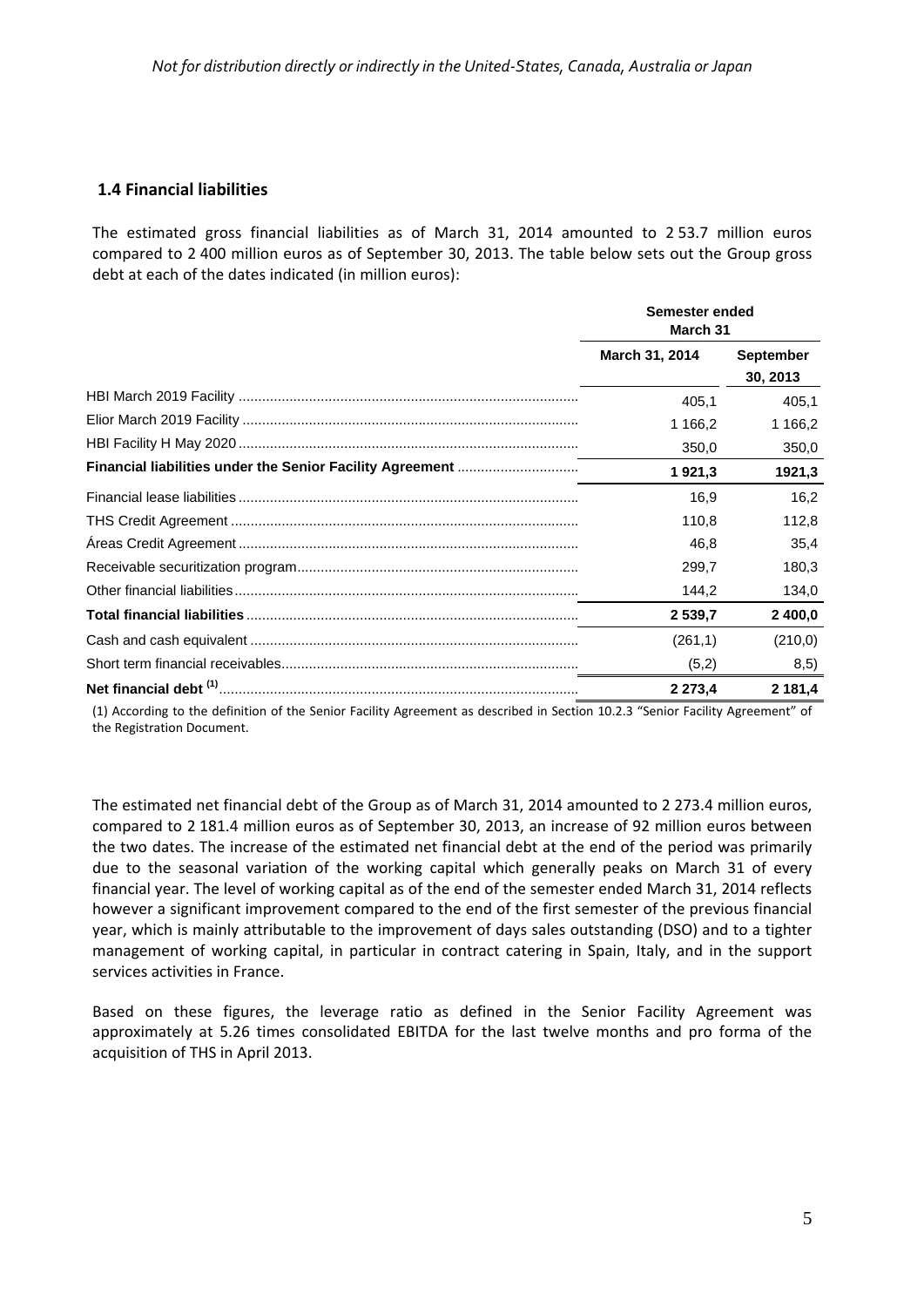# **2. Valuation of the Put Option held by Áreas minority shareholder Emesa**

## **2.1 Reminder concerning Áreas Put Option**

It is reminded that the Company currently holds a 61.55% indirect ownership interest in the company Áreas ("Áreas"). Áreas and its subsidiaries operate within the Concessions & Travel Retail Segment, mainly in Spain and in the United States. The Group's interest in Áreas is held through Elior Concessions S.C.A. ("Elior Concessions"), a wholly owned subsidiary of Elior Participations S.C.A., which itself is a wholly owned subsidiary of the Company. The remaining 38.45% is owned by Emesa S.L ("Emesa"), the holding company of the Áreas group's founder. As part of the acquisition process, on June 14, 2012 Elior Concessions entered into an agreement granting Emesa a put option (the "Put Option"), pursuant to which Elior Concessions irrevocably undertook to acquire from Emesa, in a single transaction and subject to certain conditions, all of the Áreas shares held by Emesa if Emesa elects to exercise its option.

Emesa will be able to exercise the Put Option if Robert Zolade or any member of his family (directly or indirectly through representatives chosen by Robert Zolade) no longer (i) form part of the Company's governance bodies, or (ii) hold any direct or indirect ownership interest in the Company (an "Exit").

The Put Option will also be exercisable if the Charterhouse funds, Chequers funds and Robert Zolade's family no longer jointly hold – directly or indirectly – more than 50% of the capital and voting rights of Elior Concessions, the Company, Elior Participations S.C.A (a "Change of Control"). In each of the above cases, Emesa may exercise the Put Option for a period of three years as from the date on which the triggering event occurs.

Emesa will also be able to exercise the Put Option if Emesa's shareholding in Áreas falls to below 20% following a dilutive event (a "Dilution"). In this case, the Put Option will be exercisable for a period of three months as from the Dilution. If it is not exercised within this three-month period it may still be exercised within the above-mentioned three-year timeframe in the event of a subsequent Exit or Change of Control.

In case the Put Option is exercised by Emesa, the Put Option price will be determined by an expert appointed by the parties.

### **2.2 Accounting consequences in case of listing of the Company**

In the context of its contemplated initial public offering, the Company has performed a valuation analysis of Áreas and its subsidiaries in order to estimate the liability to be accounted for in the consolidated balance sheet of the Company and linked to the Put Option.

When listed, and in accordance with IAS 32, the Company considers that it will not have control over the exercise conditions of the Put Option held by Emesa and, in consequence, that the corresponding liability will be accounted for in the next quarterly account after listing, i.e. financial statements for the three month period ended June 30, 2014.

Based on a multi‐criteria valuation analysis performed as of today and taking into account discounted cash flow, trading peers multiples and precedent transaction multiples methodologies (without any weighting between them and excluding the future dividends methodology), the value of the liability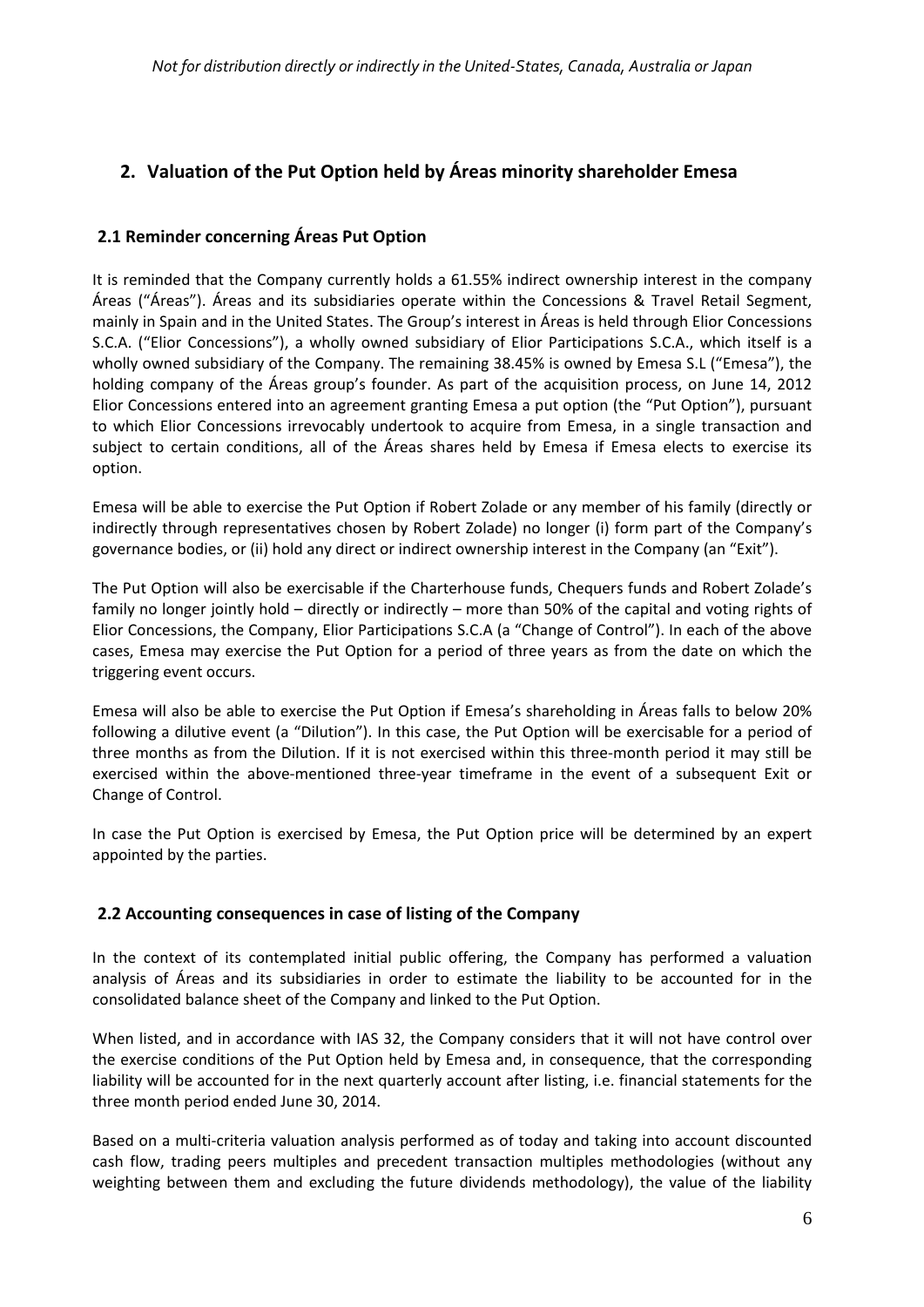corresponding to the Put Option would amount to 130 million euros in the quarterly consolidated financial statements for the 3 month period ended June 30, 2014.

This liability as calculated above would be accounted for as "liabilities relating to share acquisitions" in the Group consolidated balance sheet, it being specified that this liability would not lead to financial interests for the Group. The related minority interest in the equity book value (estimated at €46m as of March 31, 2014) and the provision for dividend distribution linked to Áreas' stake held by Emesa (€18 million as of March 31, 2014) would be compensated by the recognition of the liability relating to the Put Option.

Any future variation of the liability relating to the Áreas Put Option will be recorded as Shareholders' equity – Group share.

### **2.3 Note from the Company**

It is specified that the liability recognized as from the listing of the Company would not bear interest and would not be considered as a financial liability under the Senior Facility Agreement.

It is further specified that the recognition of this liability in the Group consolidated financial statements further to the listing of the Company is not indicative of whether the exercise conditions of the Put Option will be met in the future, and, in case such conditions are met, whether Emesa would exercise the Put Option.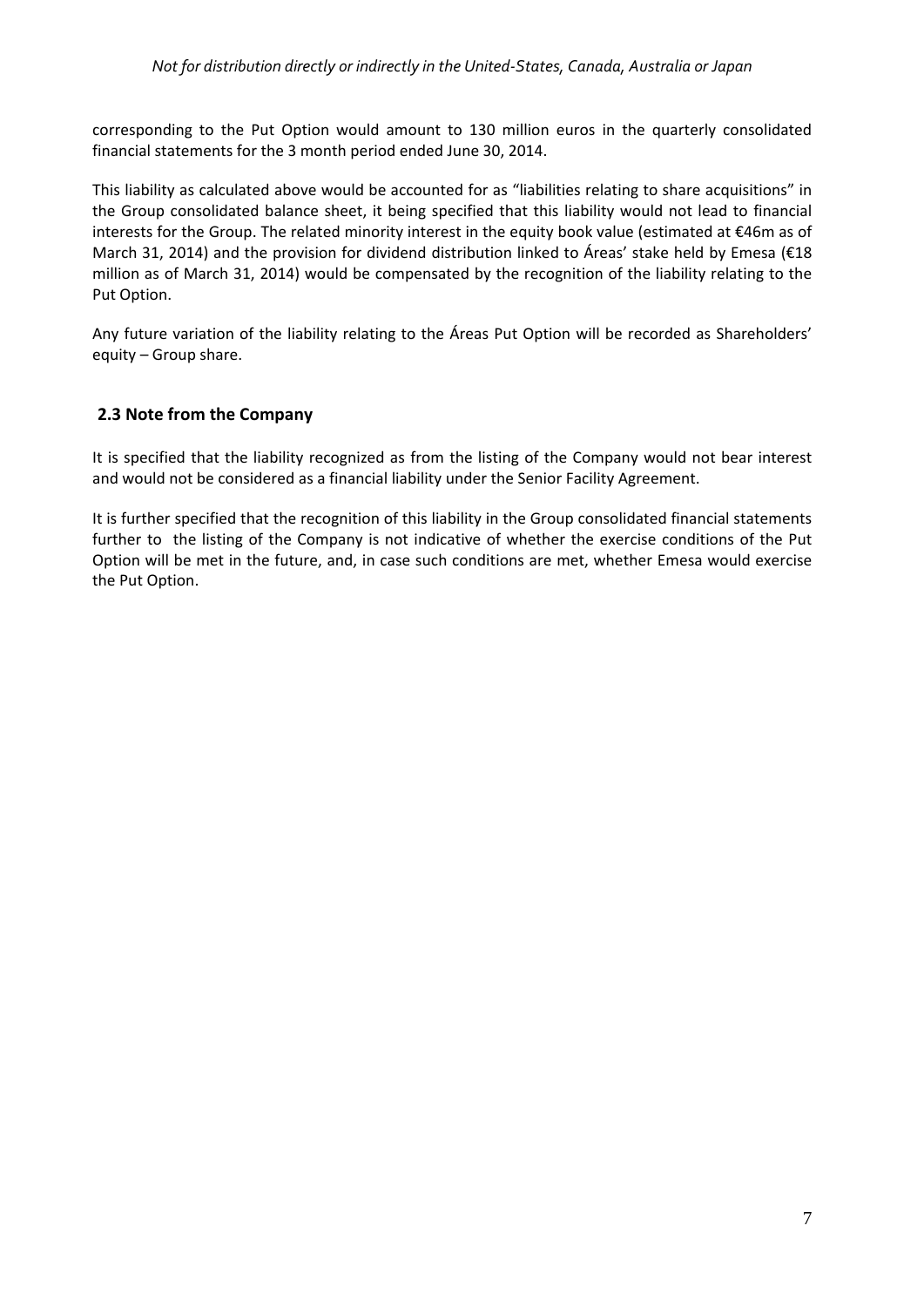#### **About Elior**:

Founded in 1991, Elior has grown into one of the world's leading operators in the contracted food and support services industry, generating revenue of €5,016.9 million in FY 2012-2013 through 17,500 restaurants and points of sale in 13 countries. Driven by an unwavering commitment to excellence, our 105,000 passionately professional employees provide personalized catering and service solutions to 3.7 million customers in the business & industry, education, healthcare, leisure and travel markets, taking genuine care of each and every person they serve.

We place particular importance on corporate social responsibility and have been a member of the United Nations Global Compact since 2004. Our corporate philosophy – which is centered on quality and innovation as well as relations with others and the community at large – is clearly reflected in our motto: "Because the whole experience matters".

Elior's Registration Documents are available on the websites of the company's (www.elior.com) (French and English versions) and of the AMF (www.amf‐france.org) (French version) and are available free of charge upon request to the company at Elior, 61‐69, rue de Bercy, 75589 Paris Cedex 12. The company draws the public's attention to Chapter 4 "Risk Factors" of the Registration Document registered with the AMF. The information included in this press release will also be included in the update of the Registration Document, which should be registered with the AMF around May 12, 2014.

### **Disclaimer:**

*The estimates displayed in this press release have been prepared on the basis of data, hypothesis and estimations that the Group considers reasonable. These data, hypothesis and estimations are may change over time due to uncertainties relating to economic, political, accounting, competitive and* regulatory factors, or relating to factors unknown to the Group as of the date of this press release.

Moreover, the occurrence of one or several risks described in Chapter 4 "Risk factors" of the Registration *Document may have an impact on the activities, results, financial situation or the outlook of the Group and may therefore call into question these estimates. The Group takes no commitment and gives no guarantee on the realization of the estimates included in this press release.*

No communication and no information in respect of this transaction or of Elior may be distributed to the public in any jurisdiction where a registration or approval is required. No steps have been or will be *taken in any jurisdiction (other than France) where such steps would be required. The issue, the subscription for or the purchase of Elior's shares may be subject to specific legal or regulatory restrictions in certain jurisdictions. Elior assumes no responsibility for any violation of any such restrictions by any person.*

*This announcement is not a prospectus within the meaning of Directive 2003/71/EC of the European Parliament ant the Council of November 4th, 2003, as amended, in particular by Directive 2010/73/UE in the extent such Directive has been transposed in the relevant member State of the European Economic Area (together, the "Prospectus Directive").*

*With respect to the member States of the European Economic Area which have implemented the Prospectus Directive (each, a "relevant member State"), other than France, no action has been* undertaken or will be undertaken to make an offer to the public of the shares requiring a publication of *a prospectus in any relevant member State.*

The distribution of this press release is not made, and has not been approved, by an "authorized person" *within the meaning of Article 21(1) of the Financial Services and Markets Act 2000. As a consequence,*